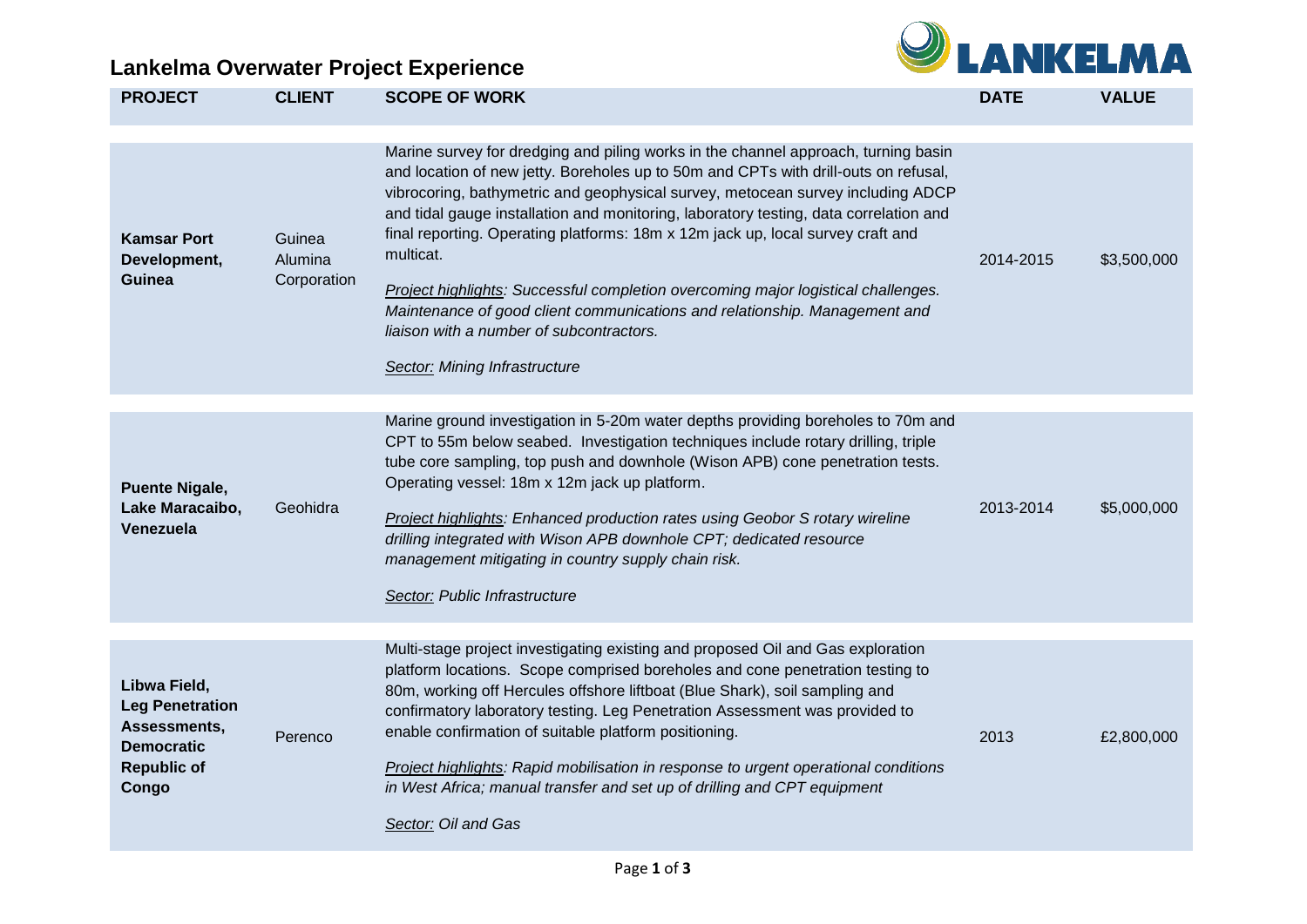## **Lankelma Overwater Project Experience**



| <b>PROJECT</b>                                                              | <b>CLIENT</b>     | <b>SCOPE OF WORK</b>                                                                                                                                                                                                                                                                                                                                                                                                                                                                                                                                                                                                                                                                                                    | <b>DATE</b> | <b>VALUE</b> |
|-----------------------------------------------------------------------------|-------------------|-------------------------------------------------------------------------------------------------------------------------------------------------------------------------------------------------------------------------------------------------------------------------------------------------------------------------------------------------------------------------------------------------------------------------------------------------------------------------------------------------------------------------------------------------------------------------------------------------------------------------------------------------------------------------------------------------------------------------|-------------|--------------|
| <b>Beckton Outfall,</b><br><b>River Thames,</b><br>London                   | MVB-JV            | Marine ground investigation off spud-legged barge comprising cone penetration<br>techniques for the soil classification and UXO clearance of 500 no. positions to<br>enable sheet piled outfall culvert construction.<br>Project highlights: Operating in advance of piling construction works and providing<br>clearance certification and advice on additional ground investigation as the work<br>proceeded.<br>Sector: Water                                                                                                                                                                                                                                                                                        | 2013        | £250,000     |
| Dissoni Field,<br><b>Leg Penetration</b><br>Assessments,<br><b>Cameroon</b> | Perenco           | Ground investigation to verify existing Oil and Gas exploration platform locations.<br>Scope comprised boreholes and cone penetration testing to 80m, working from<br>jacketed well heads and an existing Hercules exploration platform. Primary<br>investigation technique was CPT, supplemented by core samples of sensitive<br>marine mud at 60m and confirmatory laboratory testing. Leg Penetration<br>Assessment was provided to enable confirmation of suitable platform positioning.<br>Project highlights: Rapid mobilisation in response to urgent operational conditions<br>and manual transfer and set up of drilling and CPT equipment onboard operational<br>exploration platform.<br>Sector: Oil and Gas | 2012        | £700,000     |
| <b>Cammell Laird</b><br>Shipyard,<br>Birkenhead,<br><b>Wirral</b>           | <b>Peel Ports</b> | Marine ground investigation in former shipyard basin comprising cable percussion<br>boreholes to 30m and cone penetration testing to 25m. Work was undertaken off<br>spud-legged barge secured by three-point anchoring system.<br>Project highlights: Novel approach to CPT resulting in the use of floating barge and<br>casing system to compensate for heave.<br>Sector: Ports and Harbours                                                                                                                                                                                                                                                                                                                         | 2012        | £130,000     |